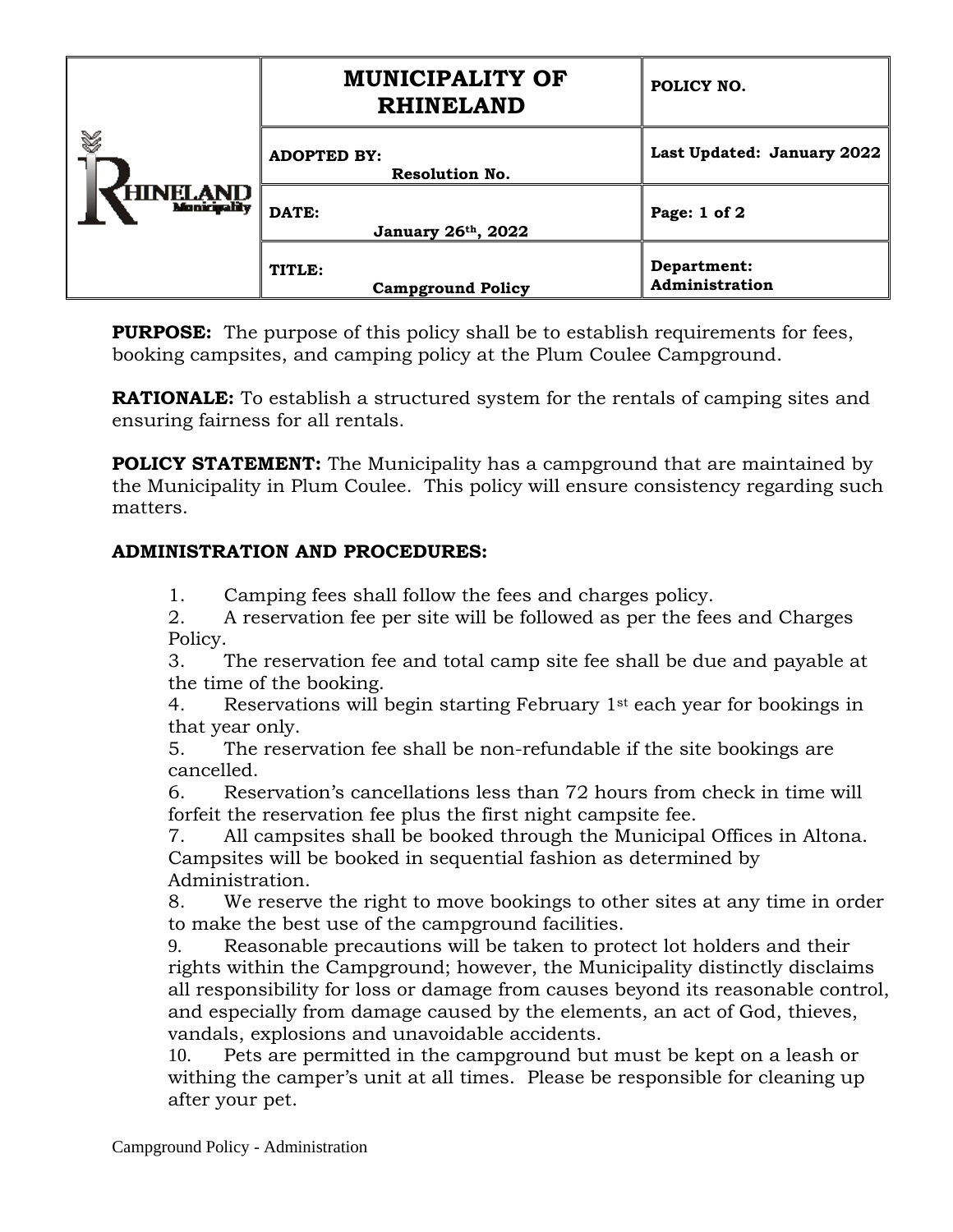11. Please use the recycling and garbage bins for waste and recyclables.

12. Speed limit within the Campground is a maximum of 5 km at all times.

13. The Municipality accepts responsibility for normal or ongoing maintenance or repair of the campground. The caretaker and staff take precautions to cause no damage however will not be held liable for items that are damaged in the process of maintaining the campground.

14. Sites 1-5 shall be reserved for long term rentals.

- 15. Maximum of 1 camping unit and 1 tent per site or 2 tents
- 16. Single family occupancy per campsite
- 17. Check in time is 3:00 PM.

18. Check out time is 1:00 PM Sites 1-5 shall be reserved for long term rentals.

19. Quiet time is between 11:00 pm and 7:00 am.

20. Fire pits must not be moved.

The responsibility of the Municipality shall include the following:

- 1. Maintenance activities will be scheduled to provide a reasonable amount of care to the Campground. Work will be scheduled to provide a respectable appearance of buildings and grounds.
- 2. Mow the grass as necessary
- 3. Maintain appearance of camping lots
- 4. Maintenance of campground tools, equipment and buildings
- 5. Tree pruning and watering
- 6. Snow removal when required
- 7. Oversee all volunteer work
- 8. Reports to the Municipality of Rhineland Public Works Director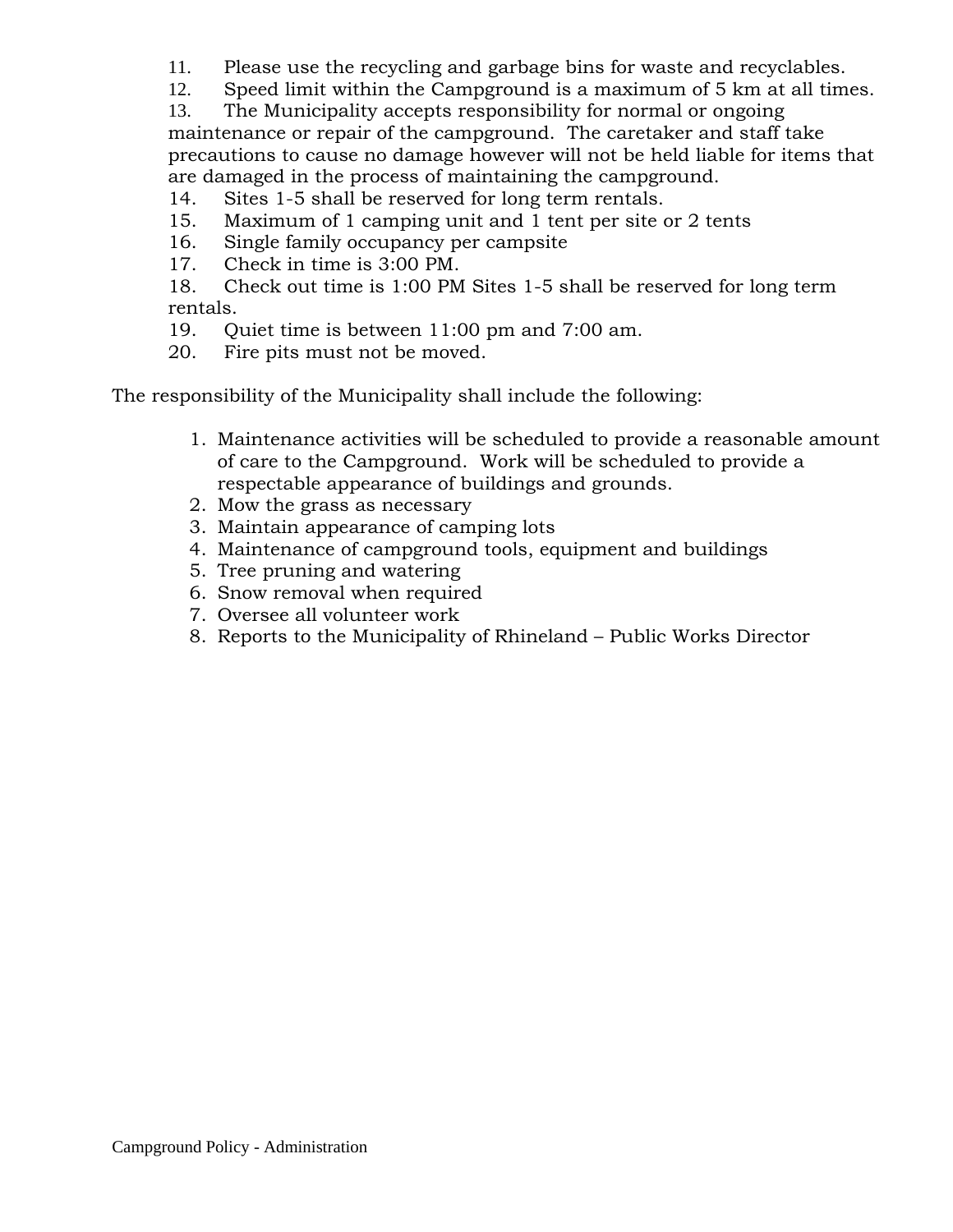## RESERVATION CONFIRMATION

Plum Coulee Campground Box 270, Altona, MB R0G 0B0 1-204-324-5357 [info@rhinelandmb.ca](mailto:info@rhinelandmb.ca)

January 19, 2022

## Dear

Thank you for choosing the Plum Coulee Campground. Please take note there is a maximum of 1 camping unit and 1 tent per site or 2 tents allowed per site. We reserve the right to change the site location in order to make the best use of the campground facilities. Check in time is 3:00pm, check out time is 1:00 pm. Quiet time is 11:00 pm through to 7:00 am. Please do not move picnic tables or fire rings.

Our return policy is that the reservation fee is nonrefundable with any cancellation.

Reservation's cancellations less than 72 hours from check in time will forfeit the reservation fee plus the first night campsite fee.

Again, thank you for visiting with us. We hope you enjoy your stay. Please review the Campground Policy for all regulations.

Stay Information:

Check in Date:

Check out Date:

Length of Stay:

Site Number:

Financial Summary: Daily Rate: \$30.00 (includes taxes) Reservation Fee: \$10.00 Total: \$ Date Paid: Method of Payment:

Campground Policy - Administration